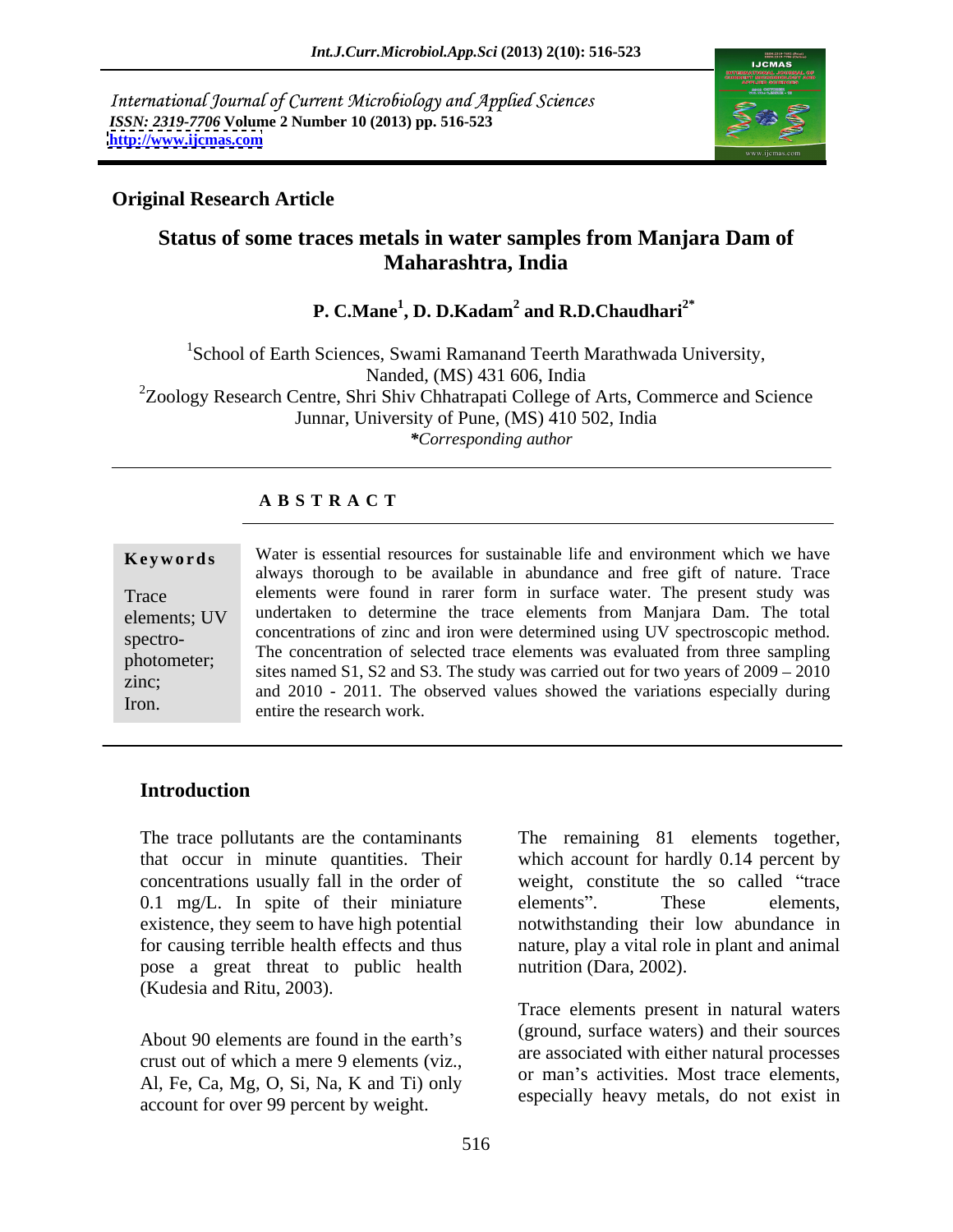colloids or are fixed by organic and 2003).

Several trace elements (few mg or less) are tissue from 15 species of omnivorous and found in polluted water. As mentioned earlier, the heavy metals have a great and agricultural areas of the lower Great affinity for sulphur and attack sulphur Lakes were 16 to 82 and 3 to 9 mg  $kg^{-1}$ bonds in enzymes, thus immobilizing the wet weight, respectively. The majority of latter. Other vulnerable sites are protein fish cannot be used as biological indicators carboxylic acid (COOH) an amino  $(-NH<sub>2</sub>)$ groups. Heavy metals bind to cell membrane, affecting transport processes of uptake depends directly on exposure through the cell wall. They also tend to duration and level in water (Moor and precipitate phosphate biocompounds or catalyze their decomposition (De, 1994).

Metals are non-biodegradable. Unlike for human bodies. However, Detoxification by organisms consists of covalently to sulphur), or depositing them granules for long term storage or excretion in the faeces (Santra, 2005).

Heavy metals are the metals with specific<br>gravity greater than 4 or 5 and are highly toxic. Metals have a range of average effects, including nervous system, kidney

Zinc occurs in nature as blended, sulphide, etc. Inhalation of air containing ZnO at 1

soluble forms for a long time in waters. to 34 mg/m<sup>3</sup> causes metal fume fever and They are present mainly as suspended pneumonitis in humans (Kudesia and Ritu, 2003).

mineral substances (Ramesh and Anbu, Residues in freshwater and marine fish are 1996). generally much lower than those found in algae and invertebrates. Zinc in muscle carnivorous fish collected from industrial -1 of zinc contamination in the environment. In the absence of contaminated food, rate Ramamoorthy, 1983).

some organic pesticides, metals cannot be concentrations above 5mg cause bitter broken down to less harmful components. taste and opalescence in alkaline waters. In hiding' active metal ions within a protein ranges from 0.06 to 7.0 mg/L. Zinc enters such as metallothionein (binding the domestic water supply form the to an insoluble form in intracellular Zinc is an essential and beneficial element for human bodies. However, drinking water, the zinc concentration deterioration of galvanized iron and dezincification of brass besides industrial waste (De, 1994).

gravity greater than 4 or 5 and are highly many enzymes. Zinc-deficient diet in damage, and creation of mutation and effects on the gonads. As little as 0.3 mg/L induction of tumours (Meenakshi, 2005).  $\qquad \qquad$  of  $\text{Zn}^{2+}$  in water is toxic to some snails and silicate, zinc, spar, zincite (ZnO) etc. Sea worms may tolerate up to 500 mg/L. The water contains 9.21 µg zinc. The human toxicity to fish depends not only on body contains 300 mg zinc, 65 percent of concentration but also on temperature, it in muscle, 20 percent in bone, 6 percent acidity (pH) and dissolved oxygen. The in plasma, 2.8 percent in erythrocytes and normal human intake is 10 to 15 mg/day. about 53 percent in liver. Zinc salts are <br>Zinc probably opposes the effect of relatively non-toxic but heavy doses cadmium in the body. High Zn/Cu rations causes vomiting, renal damage, cramps in diet (as in fats) may lead in some Zinc is in essential element found in all humans and animals and is a constituent of animal's results in prevention of growth, loss of hair, cutaneous lesions and adverse fish, where as some aquatic insects and manner to increased blood cholesterol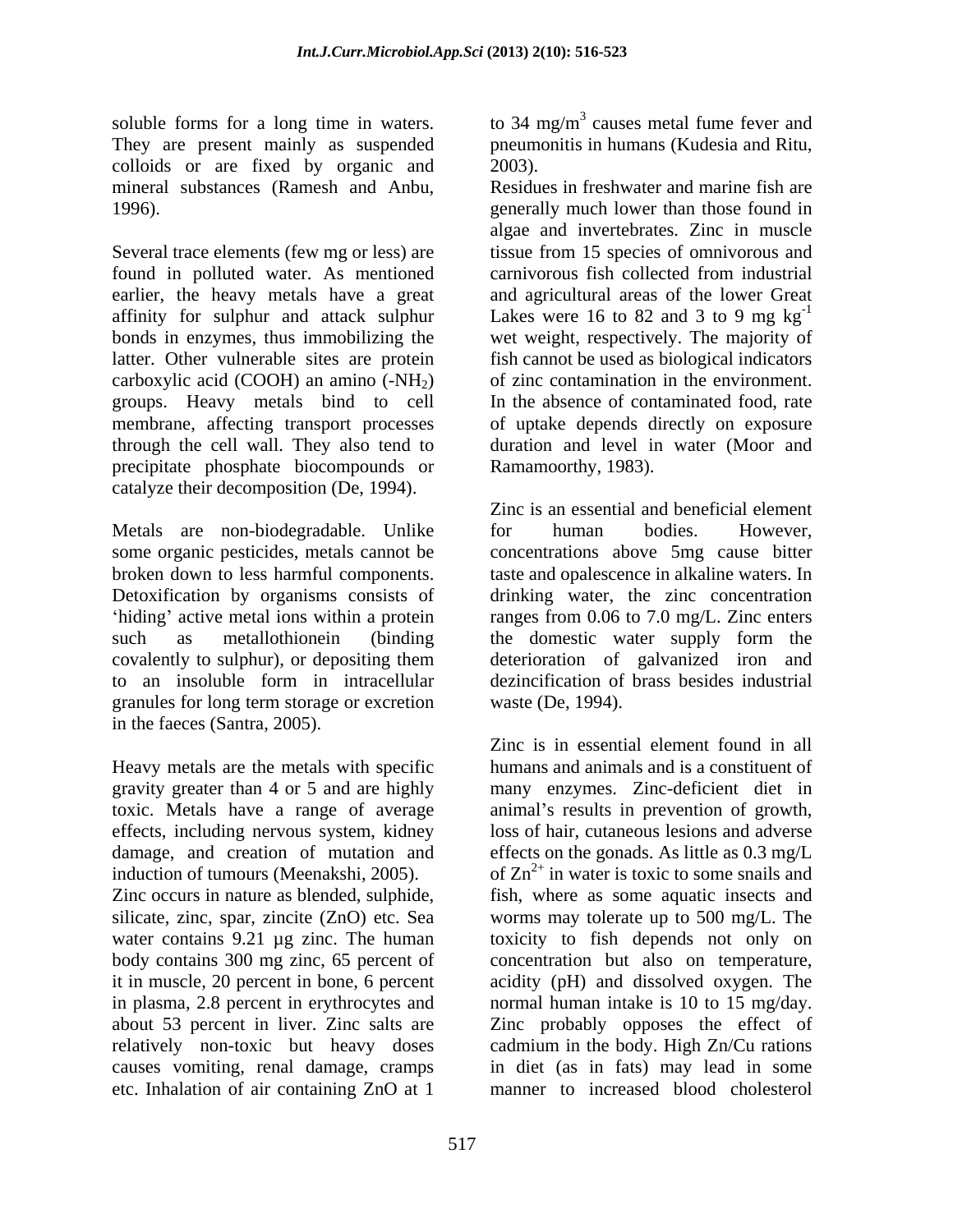Iron is found in all natural waters both in deposits can give rise to iron bacteria oxidized (ferric) and reduced (ferrous) which in turn cause further deterioration in forms. In anoxic reducing environments, the quality of the water by producing like ground waters, most of iron occurs in slimes or objectionable odours (Trivedi ferrous state (as ferrous bicarbonate under alkaline condition). Ferric iron is an important plant nutrient and considered to Study Area be quantitatively the most important trace metal for autotrophs because of its The present study carried out on the indispensability for many enzymes and Manjara dam which is situated at redox processes. Some microorganisms Dhanegaon, village of Kaij Taluka, Beed (like Creaothrix and Leptothrix) are capable of utilizing dissolved iron (ferrous fig. 1 and 2. The dam was constructed on state) as an energy source and convert Manjara River. The study area is bounded ferrous into ferric hydroxide (Purohit and Saxena, 1990). The maximum permissible limits for manganese and iron in drinking the dam was completed on 1981. It's water are 0.5 mg/L and 1.0 mg/L catchment area is about  $2371.59 \text{km}^2$  while respectively. Any excess amount of manganese or iron beyond permissible limit can cause ailments and mental diseases. The National Environmental Research Institute has developed a simple technology where water is aerated by samples were collected for two years passing over a series of coke beds during  $2009 - 2010$  and  $2010 - 2011$ . The followed by slow sand filters for removing samples of water were collected in clean iron and manganese. Through catalytic plastic bottles of 1 liter volume from each oxidation, iron and manganese get station at the depth of one to one and half precipitated and removed by filtration feet below the surface of water from

The primary concern about iron in Manjara-dam-as-shown-in-figure-4. Three<br>drinking water is its objectionable taste samples were collected from each drinking water is its objectionable taste. The taste of iron can be easily detected at 1.8 mg/L in drinking water. The drinking water guideline of 0.3 mg/L is based on these aesthetic considerations rather than health concerns. Acute exposure to iron is characterized by vomiting, gastrointestinal

Even small amounts of iron can lead to be

levels and therefore to increased heart accumulation of large deposits in a disease (Jadhav, 1995). distribution system. As well as being unacceptable to the consumer, such and Gurdeepraj, 1992).

### **Study Area**

District, Maharashtra, India as shown in by Latitude  $18^{\circ} 25$  to  $18^{\circ} 55$  N and  $75^{\circ} 75$ to  $18^{\circ}$  55 N and  $75^{\circ}$  75  $^{0}$  55<sup>'</sup> N and 75<sup>0</sup> 75<sup>'</sup>  $0 \mathbf{z}$ 75' to  $76^{\circ}$  15 E Longitude. The construction of catchment area is about  $2371.59 \text{km}^2$  while  $^2$  while while **the set of the set of the set of the set of the set of the set of the set of the set of the set of the set of the set of the set of the set of the set of the set of the set of the set of the set of the set of the se** it's irrigational potential is 18222 hectare.

## **Materials and Methods**

(Kudesia and Ritu, 2003). sampling station-1 (S1), sampling station bleeding, pneumonities, convulsions,  $4^{\circ}$ C until analysis. The zinc concentration coma and jaundice (Bhosle, 2002). from the water sample was determined by<br>Dithiozone method and iron was For the present investigation water plastic bottles of 1 liter volume from each feet below the surface of water from 2 (S2) and sampling station-3 (S3) of the Manjara dam as shown in figure 4. Three samples were collected from each sampling site. The water sample was then filtered through a membrane filter when necessary. The pH of all the water samples were noted immediately and water was acidified further. This acidified water was then brought into laboratory and stored at from the water sample was determined by Dithiozone method and determined by Thiocyanate method.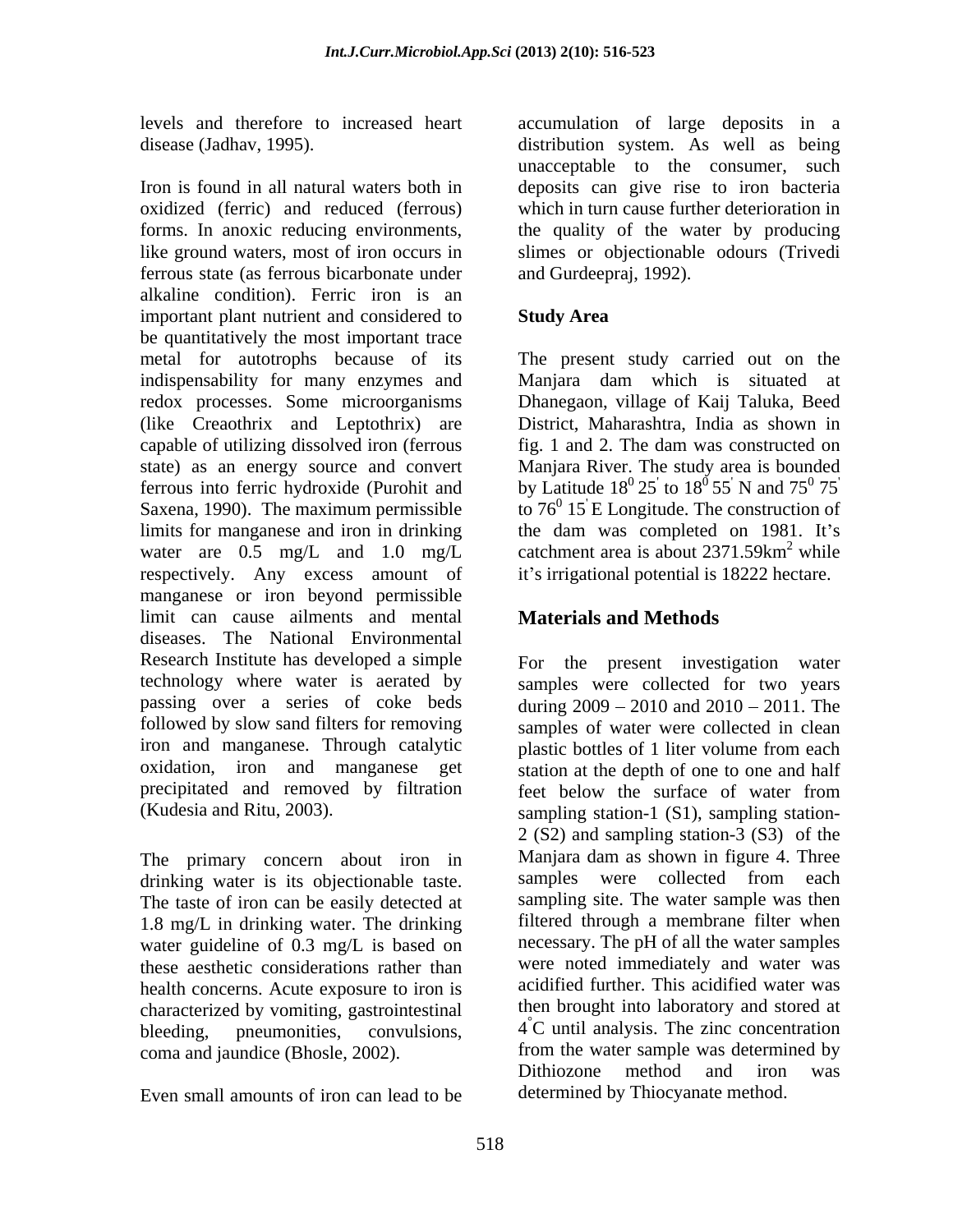

**Fig.1** Location of Beed district in Maharashtra state of India

**Fig.2** Location of Dhanegaon in Kaij Tehsil of Beed district



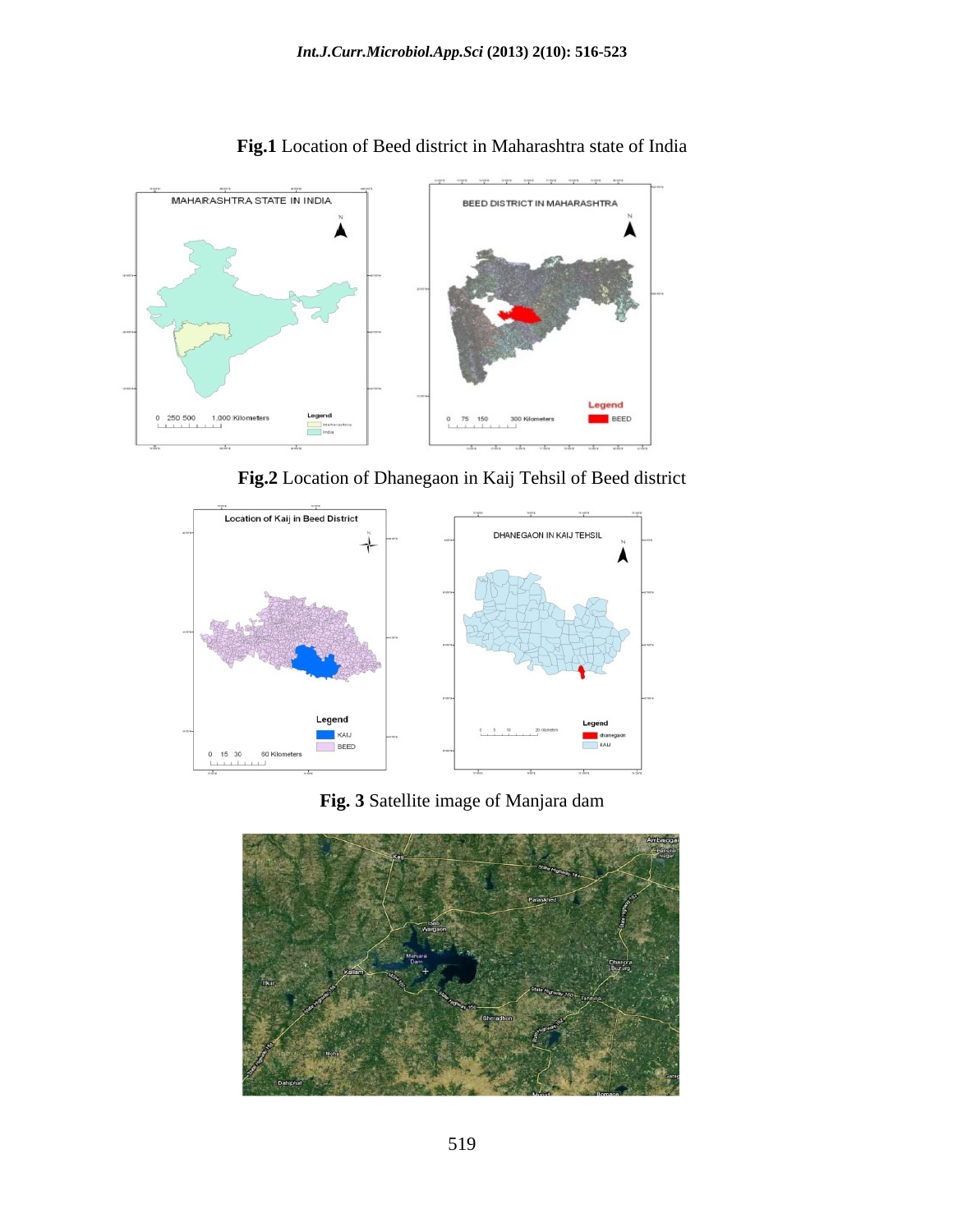Occurrence of Zn and Fe metals in surface the lake in two different seasons during the water has drawn world wide attention due vear. They reported the maximum to its considerable impact on human physiology. In this view, metals Neravali sampling station in rainy season contamination study of zinc and Iron along with other physical parameter like pH has in summer season. been carried out to determine the status of Taluka of Beed district, Maharashatra State. In continuation of our work trace surface water of Manjara dam. The data of the trace elements are given in the Table

During the entire study period, the minimum pH 7.31 was recorded in the month of May 2010 at site S1, while the maximum pH 8.40 was recorded in the month of Sept 2010 at site 2 as shown in

zinc concentration 0.87 mg/L was recorded in the month of Sept 2009 at site 1.48 mg/L was recorded in the month of May 2010 at site 2 as shown in table 1  $\&$ 2. Zinc tends to be found in only trace amounts in unpolluted surface waters and groundwater's. However, it is often found in domestic supplies as a result of mg/L. corrosion of galvanized iron piping and tanks and dezincification of brass fittings. The concentrations usually found in drinking water are unlikely to be detrimental to health. Zinc has a threshold taste at approximately 5 mg/L and can also cause opalescence above this value

Rao *et al.,* (2005), investigated the heavy metal transport in Kolleru lake basin. The

**Results and Discussion** water samples were collected from different joining into the lake, also from year. They reported the maximum concentration of zinc 3.96 mg/L at and minimum 0.08 mg/L at Kolleru Lake in summer season.

drinking water from Manjara dam, Kaij elements, here we are mainly focus on highly eutrophic lake receiving domestic trace elements such as zinc and iron in raw sewage. They observed the highest 1 and 2. The station I and II respectively. The Jain and Syed (1995), analyzed heavy metal concentration in water and sediments were determined in a shallow, value of zinc in surface water was recorded 0.095 mg/L in winter 1993 at concentration of zinc in bottom water was highest 0.157 mg/L in summer 1994 at station II and lowest 0.058 mg/L in post monsoon at station II.

table 2. samples collected from three lentic water In case of zinc concentration the minimum of Gwalior region (Madhya Pradesh), from S1, while the maximum zinc concentration varied from 0.062 to 0.120 mg/L. The Kaushik *et al.,* (1999), analyzed water bodies (Motijheel, Surajkund and Ranital) of Gwalior region (Madhya Pradesh), from July 1990 to June 1991 for some heavy metal content. Zinc concentrations are varied from 0.062 to 0.120 mg/L. The highest values are recorded during summer season in Motijheel, but averagely highest values are recorded in Surajkund. All the values of the three water bodies of the Gwalior region are found below the limit 5  $mg/L$ .

(Trivedi and Gurdeepraj, 1992). of zinc in the lake water oscillated Mwachiro and Durve (1997), carried out work on the concentration of heavy metals in the water of the reservoir Bari near Udaipur , Rajasthan. The accumulation of the metal ion in the different organs of the fish *Cirrhinus Mrigala*. The concentration between 0.061 and 0.082 mg/L. The maximum was at the surface of station II in summer, while the minimum was at the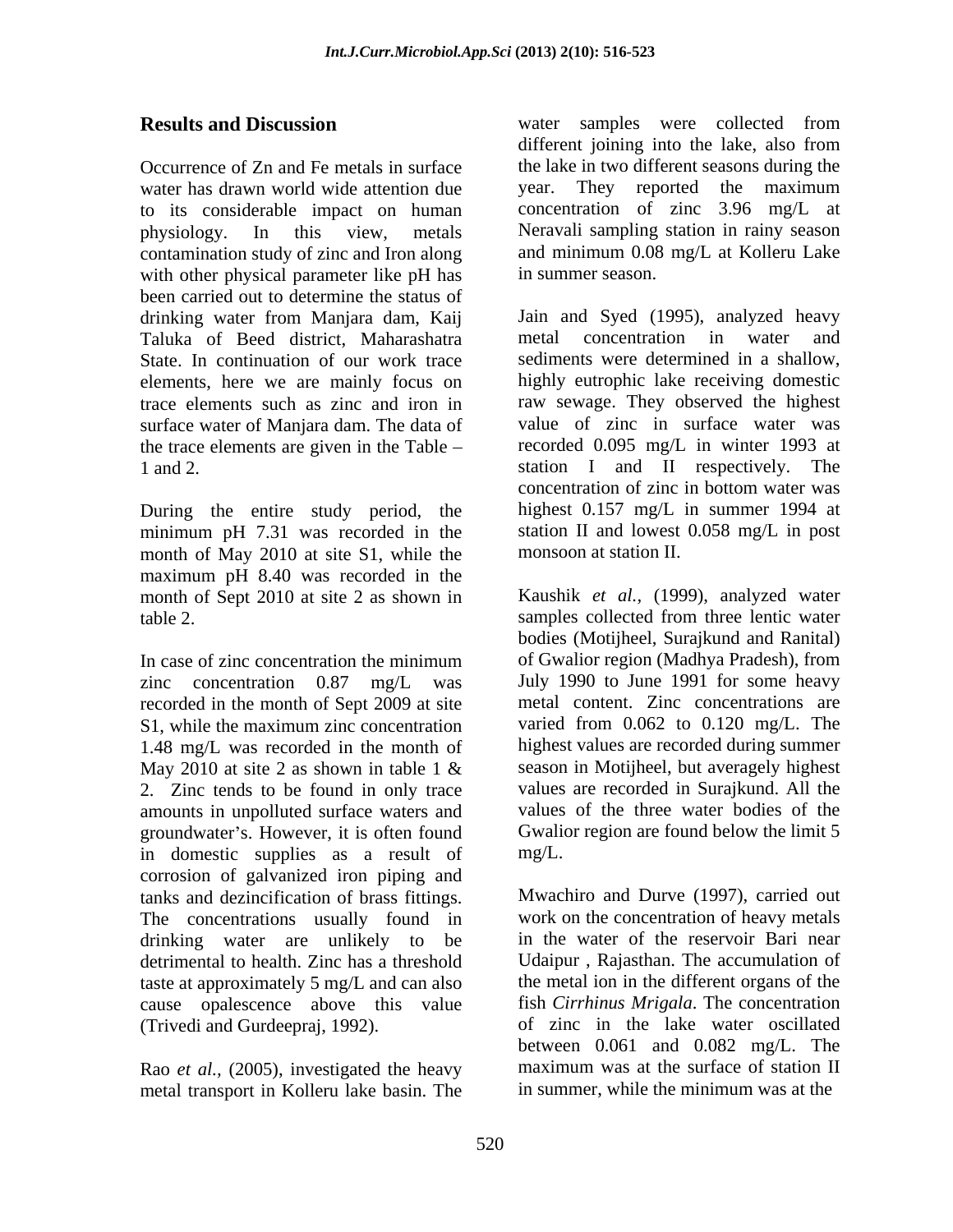|        | $\frac{1}{2}$ . $\frac{1}{2}$ . $\frac{1}{2}$ . $\frac{1}{2}$ . $\frac{1}{2}$ . $\frac{1}{2}$ |                   |                      |                |                  |                |                |                |                |  |  |
|--------|-----------------------------------------------------------------------------------------------|-------------------|----------------------|----------------|------------------|----------------|----------------|----------------|----------------|--|--|
| Months |                                                                                               | pH                | $\text{Zinc}$ (mg/L) |                |                  | Iron $(mg/L)$  |                |                |                |  |  |
|        | S <sub>1</sub>                                                                                | S <sub>2</sub>    | S <sub>3</sub>       | S <sub>1</sub> | S <sub>2</sub>   | S <sub>3</sub> | S <sub>1</sub> | S <sub>2</sub> | S <sub>3</sub> |  |  |
| Feb    | 7.51                                                                                          | 7.55              | 7.55                 | 1.05           | 1.13             | 1.09           | 0.22           | 0.28           | 0.21           |  |  |
| Mar    | 7.45                                                                                          | 7.48              | 7.47                 | 1.10           | 1.17             | 1.14           | 0.26           | 0.29           | 0.24           |  |  |
| Apr    | 7.40                                                                                          | 7.43              | 7.41                 | 1.13           | 1.18             | 1.16           | 0.29           | 0.34           | 0.27           |  |  |
| May    | 7.35                                                                                          | 7.39              | 7.37                 | 1.16           | 1.24             | 1.20           | 0.30           | 0.35           | 0.30           |  |  |
| Jun    | 7.47                                                                                          | 7.51              | 7.49                 | 1.13           | 1.20             | 1.15           | 0.29           | 0.30           | 0.27           |  |  |
| Jul    | 7.69                                                                                          | 7.72              | 7.69                 | 1.00           | 1.14             | 1.06           | 0.16           | 0.21           | 0.20           |  |  |
| Aug    | 7.94                                                                                          | 7.98              | 7.91                 | 0.98           | 1.04             | 1.00           | 0.09           |                | 0.15           |  |  |
| Sept   | 8.11                                                                                          | 8.13              | 8.12                 |                |                  |                |                | 0.15           |                |  |  |
| Oct    | 8.10                                                                                          | 8.11              | 8.10                 | 0.87           | 0.95             | 0.92           | 0.07           | 0.13           | 0.12           |  |  |
|        |                                                                                               |                   |                      | 0.88           | 0.98             | 0.94           | 0.08           | 0.11           | 0.10           |  |  |
| Nov    | 7.79                                                                                          | 7.83              | 7.82                 | 0.93           | 1.02             | 0.99           | 0.14           | 0.17           | 0.11           |  |  |
| Dec    | 7.72                                                                                          | 7.76              | 7.74                 | 1.00           | 1.06             | 1.04           | 0.19           | 0.21           | 0.17           |  |  |
| Jan    | 7.60                                                                                          | $7.\overline{62}$ | 7.61                 | 1.02           | 1.1 <sub>0</sub> | 1.07           | 0.22           | 0.25           | 0.19           |  |  |

**Table.1** Various concentrations of trace metals found at sampling sites S1, S2 and S3 during Feb. 2009 - Jan 2010

All the values are mean of three readings.

**Table.2** Various concentrations of trace metals found at sampling sites S1, S2 and S3 during Feb.  $2010 - \text{Jan } 2011$ .

| Months     |                                 | pH                |                |                | Zinc $(mg/L)$  |                |                | Iron $(mg/L)$  |                |
|------------|---------------------------------|-------------------|----------------|----------------|----------------|----------------|----------------|----------------|----------------|
|            | S1                              | S <sub>2</sub>    | S <sub>3</sub> | S <sub>1</sub> | S <sub>2</sub> | S <sub>3</sub> | S <sub>1</sub> | S <sub>2</sub> | S <sub>3</sub> |
| Feb        | 7.55                            | 7.58              | 7.55           | 1.17           | 1.21           | 1.30           | 0.23           | 0.28           | 0.22           |
| Mar        | 7.49                            |                   | 7.50           | 1.23           | 1.31           | 1.34           | 0.24           | 0.31           | 0.24           |
| Apr        |                                 | 7.45 7.48 7.48    |                | 1.32           | 1.39           | 1.41           | 0.27           | 0.33           | 0.25           |
| May        | 7.31                            | 7.36              | 7.37           | 1.41           | 1.48           | 1.47           | 0.29           | 0.36           | 0.27           |
| Jun        | 7.56                            | 7.58              | 7.57           | 1.34           | 1.43           | 1.39           | 0.26           | 0.31           | 0.25           |
| Jul        | 7.80                            | $7.\overline{82}$ | 7.81           | 1.33           | 1.39           | 1.34           | 0.18           | 0.23           | 0.20           |
| Aug        | $8.10$ $8.\overline{10}$ $8.11$ |                   |                | 1.09           | 1.18           | 1.17           | 0.14           | 0.22           | 0.18           |
| Sept       | 8.38                            | 8.4               | 8.39           | 1.03           | 1.11           | 1.10           | 0.12           | 0.18           | 0.13           |
| Oct        | 8.20   8.21   8.19              |                   |                | 1.03           | 1.14           | 1.13           | 0.15           | 0.19           | 0.13           |
| <b>Nov</b> | 7.90 7.91                       |                   | 7.91           | 1.06           | 1.16           | 1.17           | 0.18           | 0.21           | 0.17           |
| Dec        | 7.82                            | 7.82              | 7.83           | 1.10           | 1.16           | 1.22           | 0.19           | 0.26           | 0.20           |
| Jan        |                                 | 7.66 7.68 7.65    |                | 1.11           | 1.18           | 1.26           | 0.21           | 0.26           | 0.22           |

All the values are mean of three readings.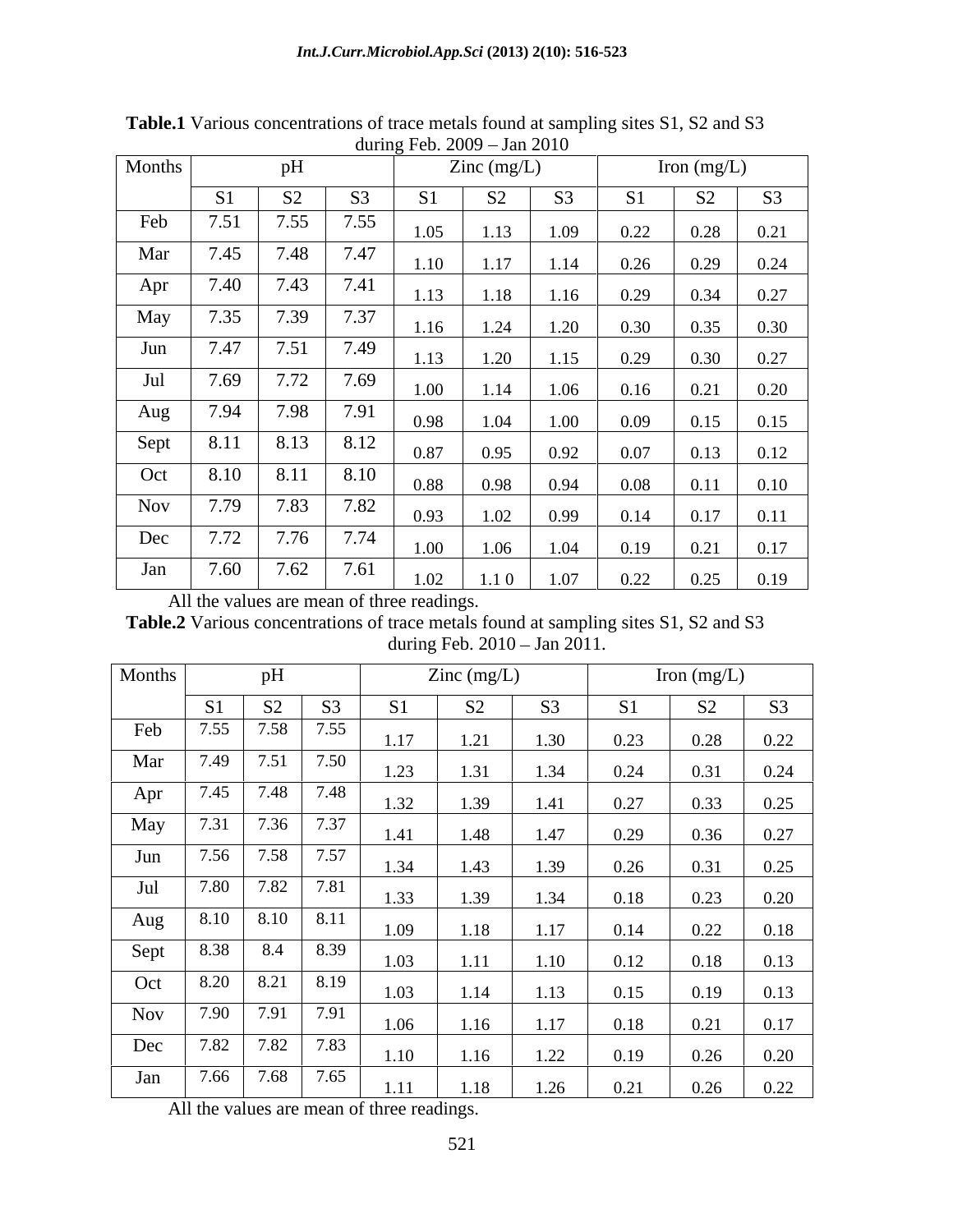highest value  $(1.904 \text{ mg/g})$  in the vertebral involved in the cleansing processes of the minimum  $(75.15 \mu g/L)$  at downstream of

While in case of iron concentration the minimum iron concentration 0.07 mg/L the month of May 2010 at site 2 as shown

Iron is the fourth most abundant element<br>mainly where the dam water is utilized as in the earth's crust  $(5\%)$ . It is used primarily steel, an iron carbon alloy. Iron also is used in magnets, dyes, pigments, abrasives, and polishing compounds (e.g., jeweler's rouge). As well as being an essential nutrient for erythropoiesis, iron is important to the proper functioning of myoglobin, heme enzymes, and metalloflavoprotein enzymes. Surface References waters generally contain less than 1 mg/l of iron. Some ground waters and acid surface drainage may contain much higher levels of iron. Water containing more than 2 mg/L iron cause staining of clothes (while washing) and porcelain, and  $\frac{\text{Envnon. Mont.}}{\text{Dara}}$ , S.S., 2002. A Textbook of

Dwivedi and Tiwari (1996), carried out work on seasonal variation in heavy metal content of river Ganga at Varanasi. In their study, iron concentration was detected at very high concentration, with minimum values being observed at University ghat, the entry point of river  $(76 \text{ to } 158 \text{ µg/L})$ and maximum values in the river stretch from Harishchandra to Rajghat, the exit point (304.8 to 422.6 µg/L).

bottom of station I in monsoon. The zinc lisraili and Khurshid (1991), determined accumulation in the organ of fish revealed the heavy metal concentration in water and bones and the lowest accumulation (0.606 studied from Delhi to Allahabad (a stretch mg/g) was in the brain. Heavy metals of about 840 kms). They reported the iron primarily affect liver and kidney which are content of river water ranged from body fluids and tissues. Delhi to maximum (712.0 µg/L) at sediments of river Yamuna have been minimum (75.15 µg/L) at downstream of downstream of Agra which is followed by Mathura downstream (317.5 µg/L).

was recorded in the month of Sept 2009 at The variations in the concentration of site S1, while the maximum iron selected heavy metals from Manjara dam concentration 0.36 mg/L was recorded in water were investigated. The major in table 1 & 2. agricultural runoff. The study was carried principally for structural materials, water. During our entire study period, it selected heavy metals from Manjara dam sources of metals were domestic and out at three sampling sites of the dam. The release heavy metals the dam is important mainly where the dam water is utilized as a source for drinking and irrigational was observed that, the concentration of metals was higher during the month of May and lower during the month of September. It was also noted that the concentration of metals in water is related to pH of water.

# **References**

- Bhosle, A.B., 2002. The iron content in the River Godavari at Nanded and its impact on river ecology. J. Ecotoxicol. Environ. Monit., 12 (3): 193-199.
- imparts a bitter astringent taste.<br>Environmental Chemistry and Dara, S.S., 2002. A Textbook of Environmental Chemistry and Pollution Control. S. Chand and Company Ltd., New Delhi  $-110$  055.
	- De Anil Kumar.,1994. Environmental chemistry  $(III^{rd}$  Ed<sup>n</sup>). Wiley Eastern <sup>rd</sup> Ed<sup>n</sup>). Wiley Eastern  $\mathbb{E}$  Wilow Eastern ). Wiley Eastern Ltd., New Delhi.
	- Dwivedi Smriti., and Tiwari I.C. 1996. Seasonal variation in heavy metal content of River Ganga at Varanasi. Indian J. Environ. Prot. 17(4): 281- 286.